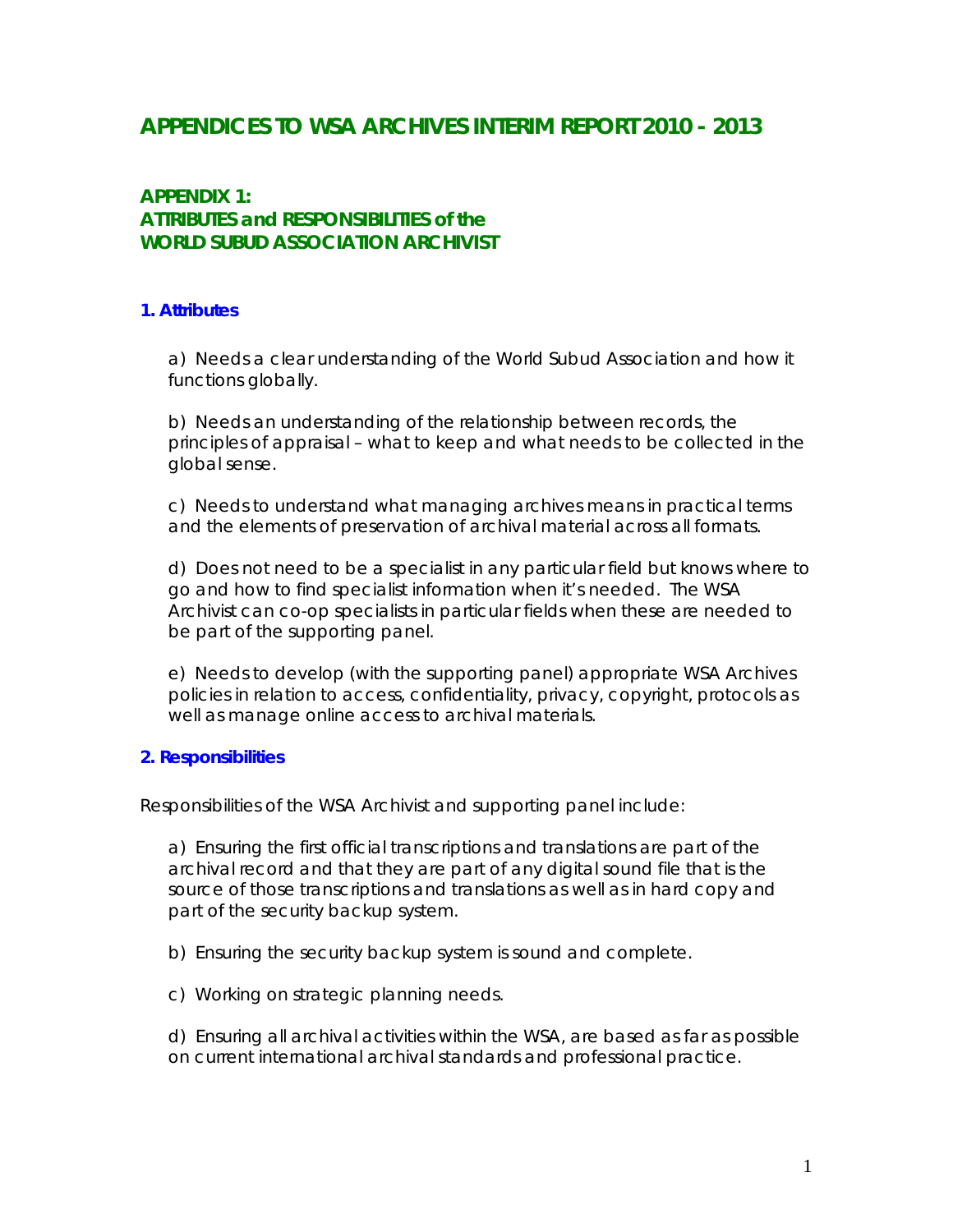e) Ensuring work programs are properly resourced and can be carried out effectively and efficiently within do-able time frames

f) Engaging where necessary contractors to carry out specific work programs that cannot safely or within needed time frames be carried out in-house.

g) Ensuring the collection, preservation and access of archival material is sufficient to ensure context, reliability and authenticity of information as well as ensuring a complete historical record of the development of the WSA.

h) Ensuring issues of confidentiality and privacy are properly managed.

i) Ensuring long term preservation and accessibility of digital records where resources allow.

j) Enabling exhibitions, displays, websites, products and publications from archival material are appropriately identified and used with clear citations.

k) Ensuring requests for access to archival material from researchers, members of the general public, television programs/radio and publishers are handled professionally and through appropriate channels and protocols.

l) Ensuring financial accountability.

m) A duty of care to be responsibly informed about global archival and conservation practice, to liaise with and seek experts in the field as well as from people carrying out projects or responsible for managing archives.

n) Being responsible for the selection of personnel needed to carry out specific work programs or, to manage archives, or security backup repositories if needed in liaison with countries and the WSA and for assisting with the development of relevant job descriptions for those positions.

o) Supporting and facilitating the needs of any WSA archives work programs to ensure clarity of role and focus in those programs.

p) Assisting SPI to ensure that translations of talks and publications using extracts of talks are based on verified and approved transcriptions of archival material.

q) Other matters as part of normal archival management and practice and as mutually agreed from time to time between the WSA, the WSA Archivist and supporting panel.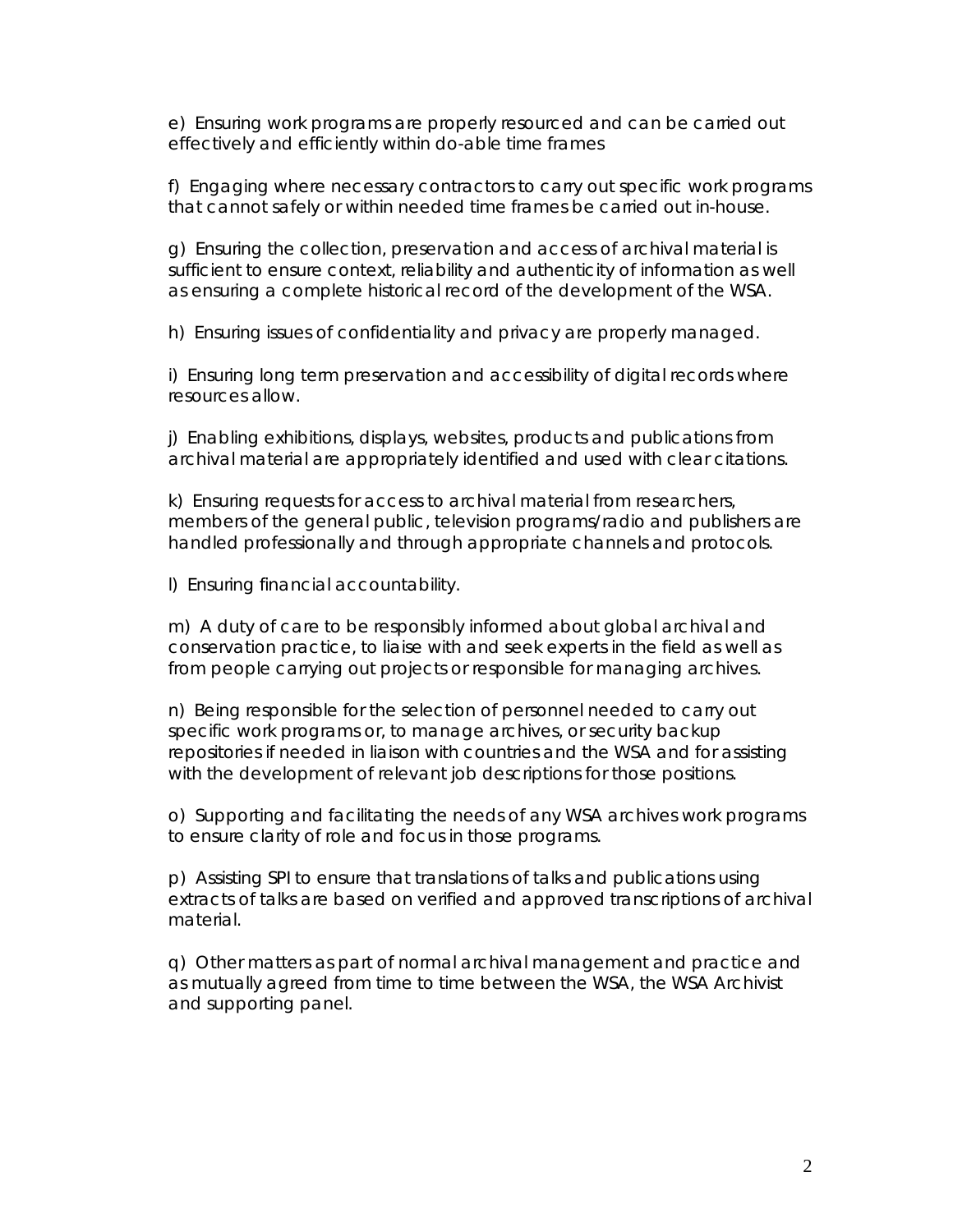## **APPENDIX 2 CURRENT GLOBAL ARCHIVAL PRESERVATION PRACTICE and PHILOSOPHY**

### **Philosophy**

The WSA Archival collections contain sound recordings, film and video (classified as audio visual archives), paper records, photographs, media clippings, publications, artworks, maps and plans, ephemera and electronic records. These formats contain correspondence, talks, historical material, minutes, reports and much more, all of which document in various ways how the WSA has developed over time.

We are aware that archives have an outer benefit in providing useful information of all kinds for many purposes but they also provide an inner benefit – a reminder of the magnitude of the gift we've received and evidence of how the latihan works in us in our daily lives, as well as being a measure of our own development compared with the integrity of the original receiving.

To preserve this content from time to time requires a substantial and renewed effort, if we are not to lose significant resources or suffer a loss we will regret.

In an organisation with little in the way of physical infrastructure or material strength, this is neither easy nor particularly convenient. This is especially the case during periods of significant global changes and uncertainty together with fast moving technologies motivated by material gain, not to enable long term access or preservation of information.

This has and is placing many archival collections around the world at risk, especially audio visual archives.

We are fortunate to have built or created a platform from which we can move forward to strengthen, stabilise and bring to life what is needed to aid the development of the WSA as it emerges into the world.

We are also fortunate that today we are armed with all the substantial knowledge and expertise available in the professional archival world globally.

#### **Access**

Access to archival material needs to be managed appropriately and safely and, while today's technology facilitates access which can help to bring history to life in new ways, there are standards applicable in all archives relating to confidentiality and privacy.

#### **Preservation**

Preservation is the totality of the things needed to ensure the permanent accessibility – forever – of an archival document (sound recording, video, film, letter, photograph etc) with maximum integrity and authenticity.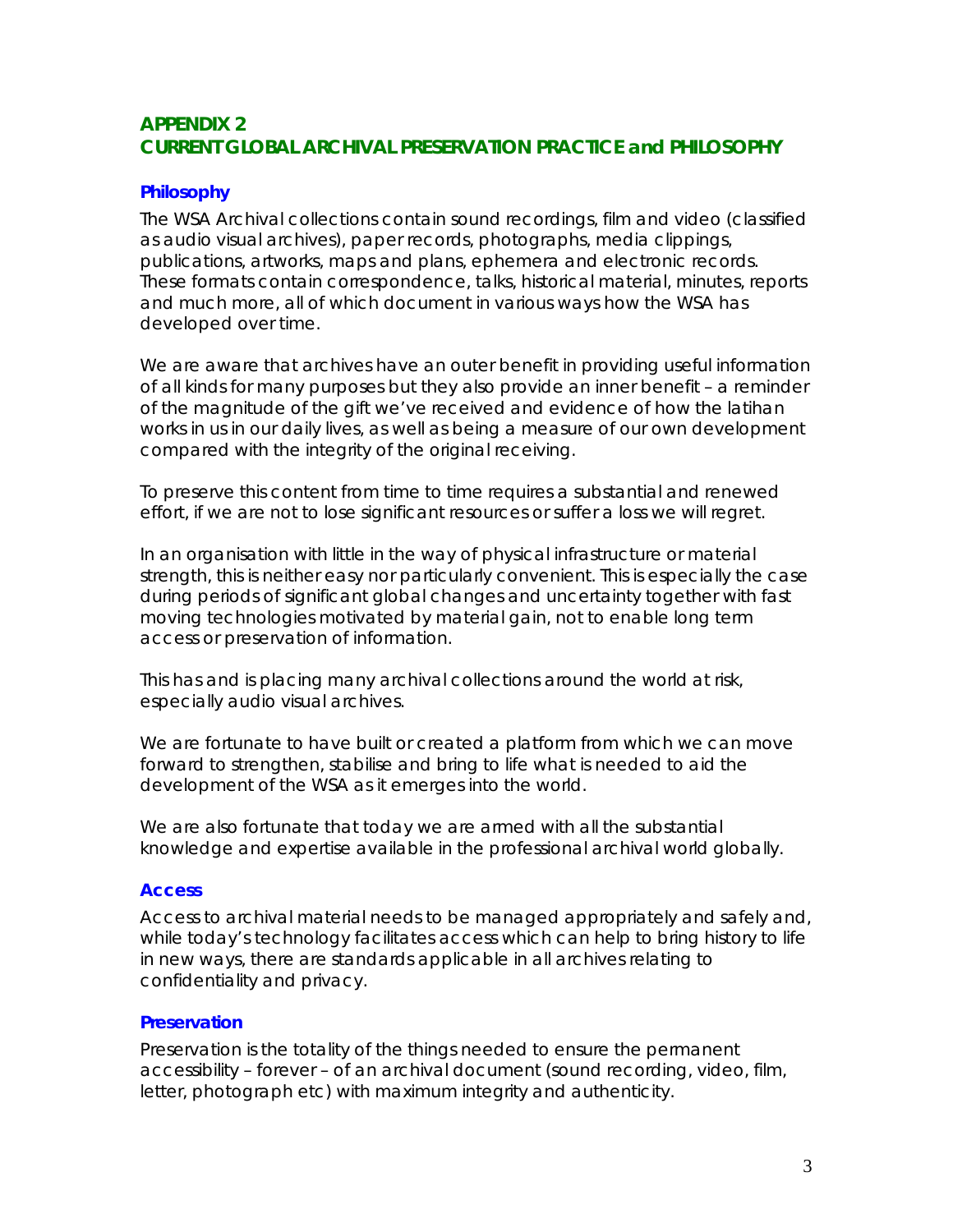Preservation is not a discrete process.

It's a never-ending management task and, how well a recording or film or piece of paper survives in the long term – if it survives at all – will be determined by the quality and rigour and 'attentiveness' of that process, under successive management regimes into the indefinite future.

Nothing has ever BEEN preserved – at best, it is BEING preserved. The role of archives is to preserve history, not alter it.

There is NO ultimate format. Everything evolves into something else over time, sometimes slowly, sometimes quickly.

Preservation in the digital realm, if the term preservation ever becomes synonymous with digital records, ends our association with human readable records - the form in which almost all documents were created up to the 20<sup>th</sup> century.

Digital technology does not eliminate the risks archives face, nor create an easier, final solution, **they simply change the way that risk and our preservation management practices needs to be managed.**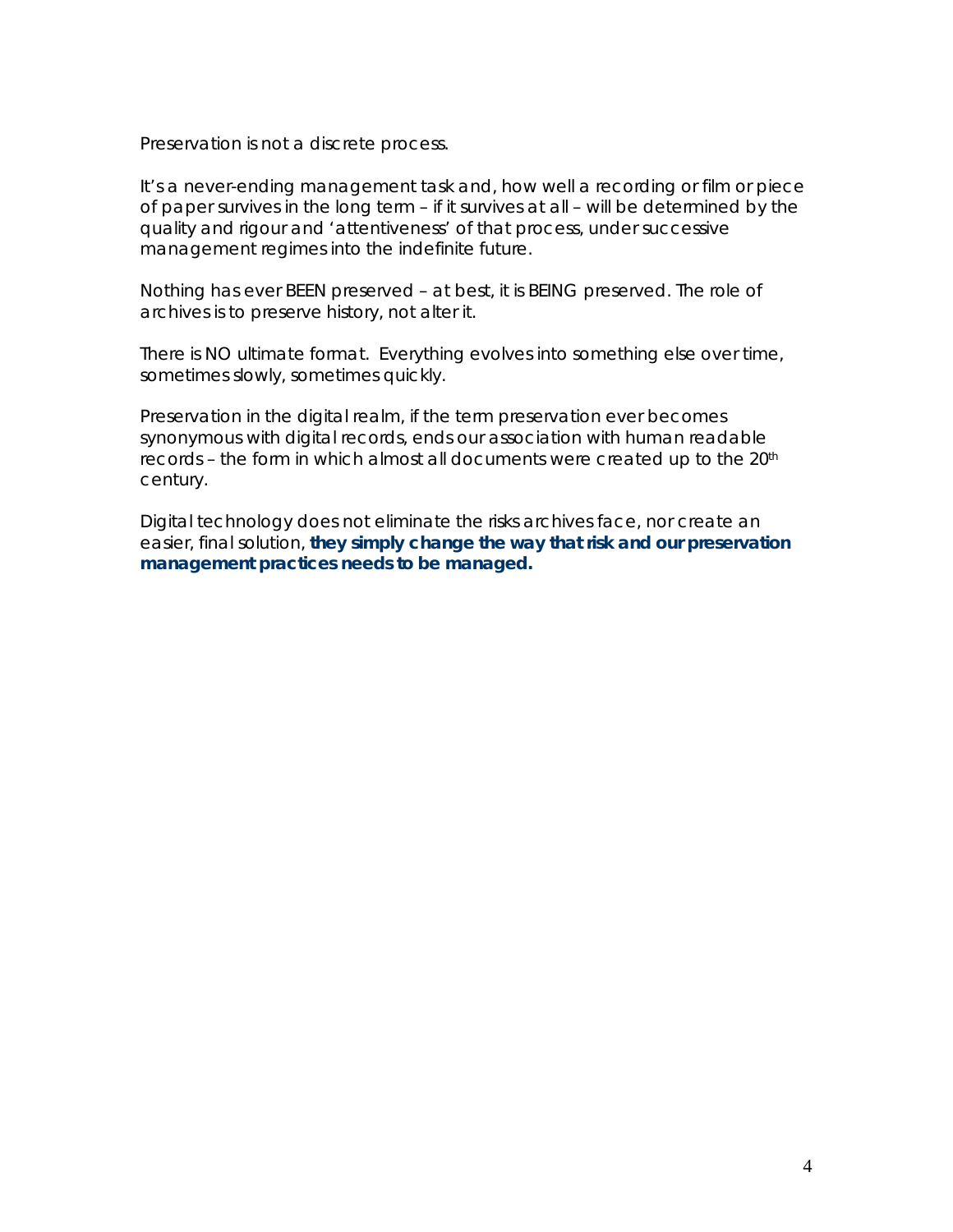## **APPENDIX 3 ARCHIVES WITHIN WSA OPERATIONAL FRAMEWORK OPTIONS**

A decision needs to be made as to correct operational framework for the WSA Archives separate from the executive which is a transitory body itself with many things to do outside the scope of professional archival practice.

#### **These options are suggested as a starting point for discussion.**

#### **Option 1**

Establish an independent organisation, legally constituted with secure funding, a charter and governance arrangements that make the WSA Archives overall independently accountable to their support base and where they have complete professional discretion in carrying out their function under the direction of the WSA Archivist.

### **Option 2**

Establish a branch of MSF similar to YMS which is the overall umbrella body responsible for all operations of the WSA Archives via a board of trustees/panel/council to aid implementation of recommendations made by the WSA Archivist.

### **Option 3**

Rely only on the WSA Archivist aided by a supporting and facilitating panel/council/team which is a formal sub-committee of the executive with its own chair.

## **Option 4**

Some workable combination of the above

**Notes**: as part of all these options it's recommended that country archives/ archivists are formally part of the WSA archive system in a similar way to how SDI or perhaps MSF functions to create greater unity and support for all education and work programs.